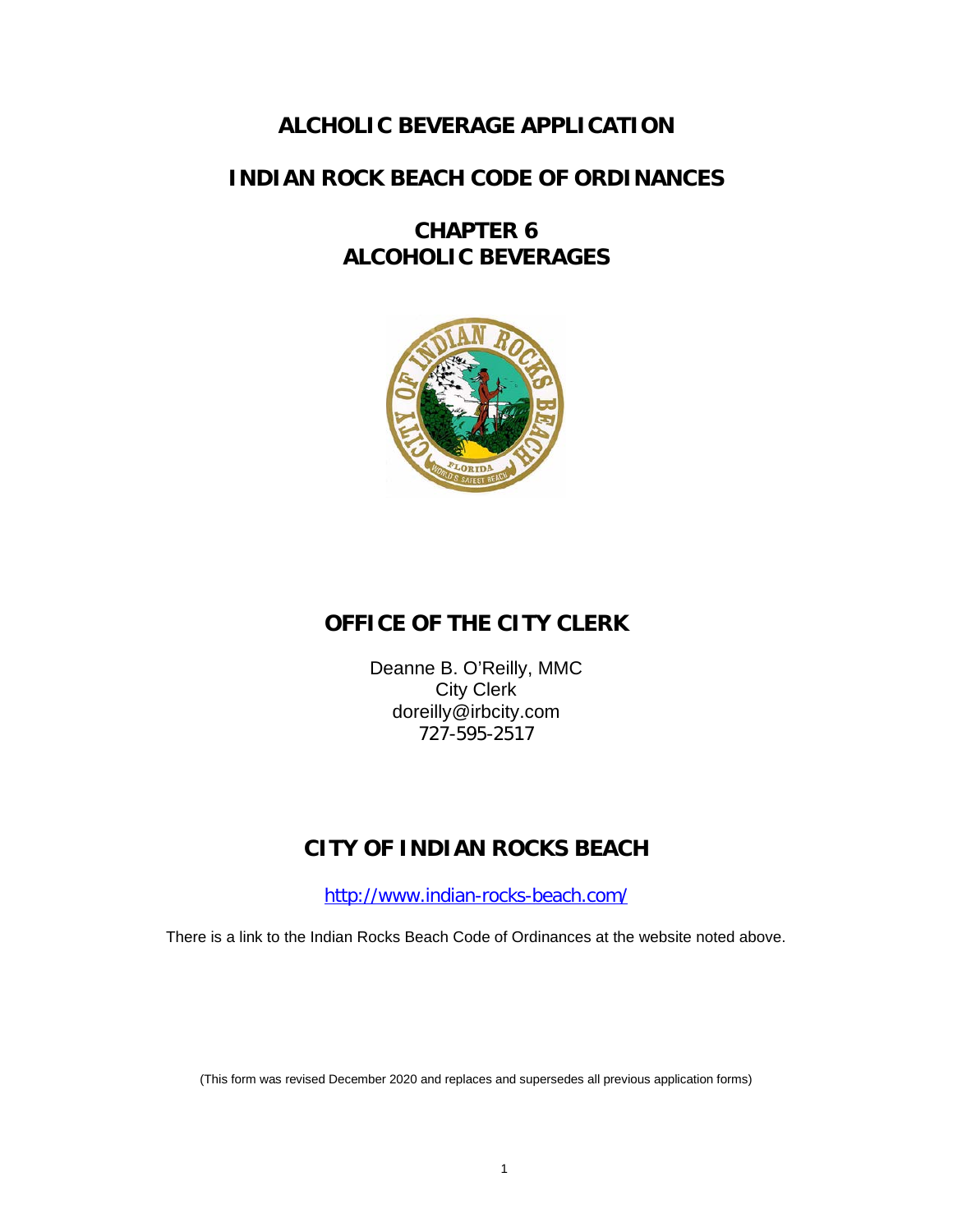PRIOR TO RECEIVING AN ALCOHOLIC BEVERAGE LICENSE AND OPENING FOR BUSINESS, A NEW OWNER MUST PROVIDE THE FOLLOWING INFORMATION TO BE CONSIDERED AND APPROVED BY THE CITY OF INDIAN ROCKS BEACH CITY COMMISSION:

- **Apply to the State of Florida for an alcoholic beverage license**
- **Prior to the serving of any alcoholic beverage under the new owner's name, you must provide:**
	- a) A current survey of the property.
	- b) State of Florida Alcoholic Beverage Application must be submitted at the same time as this application.
	- c) A completed Indian Rocks Beach Alcoholic Beverage Designation Application with complete information.

### **FEES:**

**There is a \$250 application fee for alcoholic beverage use designation. Also, the applicant shall pay the advertising and notification costs of the public hearing. A deposit of \$100.00 for advertising fees shall be required at the time the petition is submitted. If the costs of advertising and notification are less than \$100.00, the difference will be refunded to the applicant. If the actual costs are greater than \$100.00, the difference shall be paid by the applicant within 30 days after final action. When legal counsel and/or a consultant are required by the city, actual cost of legal and consulting fees shall be paid by the applicant within 30 days after final action.**

**NOTE: Advertising includes the cost of running ads in the newspaper. Notification costs include the cost of postage for each letter mailed to surrounding property owners in advance of the hearing before the City Commission.**

**In signing this application the applicant is responsible for these fees regardless of whether the application is approved or disapproved by the City Commission.**

If approval by the City Commission, the applicant may have the State application signed by the City Clerk at City Hall.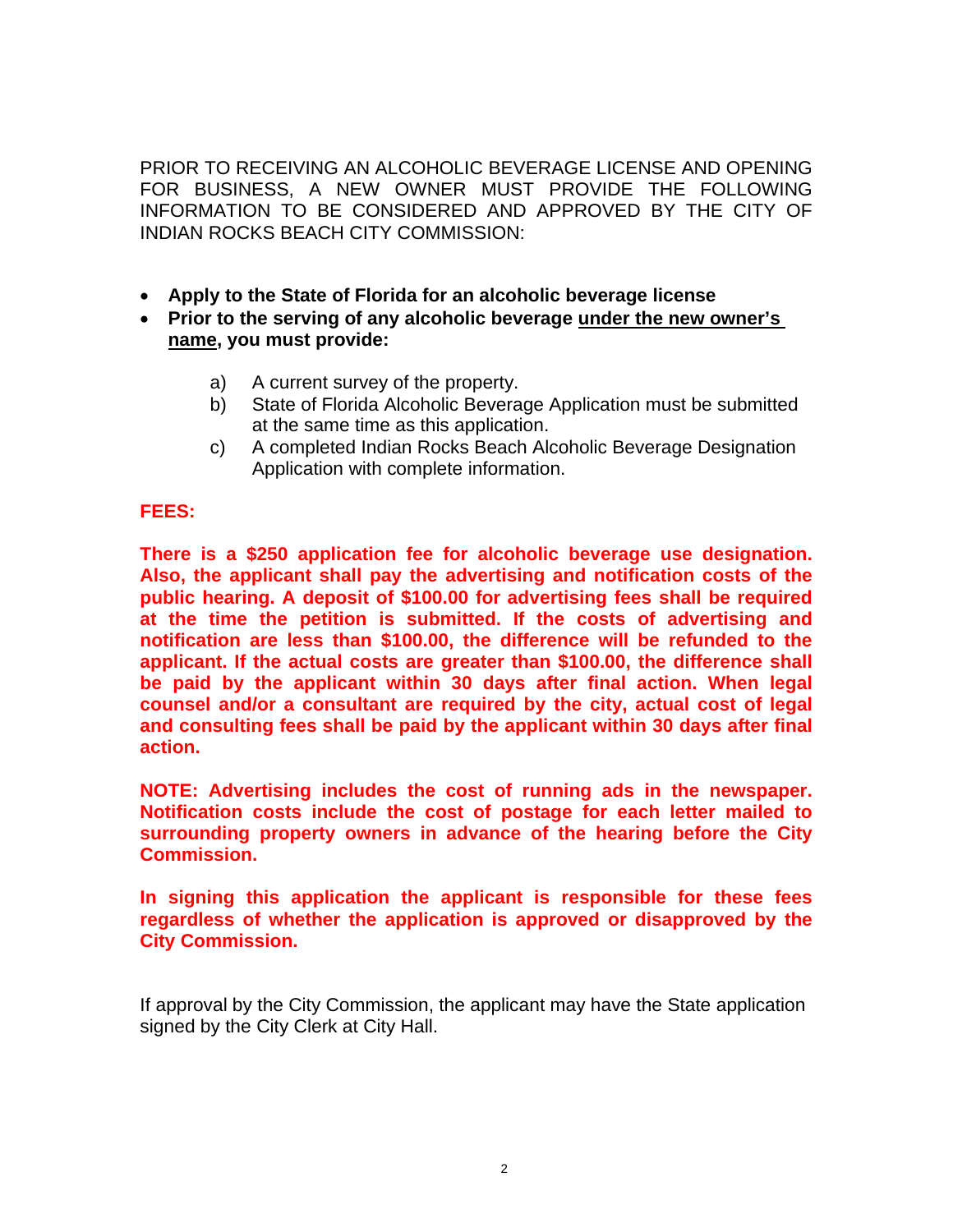

# CITY OF INDIAN ROCKS BEACH ALCOHOLIC BEVERAGE DESIGNATION APPLICATION

| E-MAIL: University of the contract of the contract of the contract of the contract of the contract of the contract of the contract of the contract of the contract of the contract of the contract of the contract of the cont |
|--------------------------------------------------------------------------------------------------------------------------------------------------------------------------------------------------------------------------------|
| DATE OF BIRTH: _________________________                                                                                                                                                                                       |
| DRIVER'S LICENSE NO.: NORTH SERVICE OF A SERVICE OF A SERVICE OF A SERVICE OF A SERVICE OF A SERVICE OF A SERVICE OF A SERVICE OF A SERVICE OF A SERVICE OF A SERVICE OF A SERVICE OF A SERVICE OF A SERVICE OF A SERVICE OF A |
|                                                                                                                                                                                                                                |
|                                                                                                                                                                                                                                |
| PHONE NO.: No. 2008 PHONE NO.                                                                                                                                                                                                  |
|                                                                                                                                                                                                                                |
|                                                                                                                                                                                                                                |
|                                                                                                                                                                                                                                |
| <b>AFFIDAVIT</b>                                                                                                                                                                                                               |
| above information is true and correct.                                                                                                                                                                                         |
| Affiant                                                                                                                                                                                                                        |
| State of Florida<br>County of Pinellas                                                                                                                                                                                         |
| SWORN TO AND SUBSCRIBED before me on this ______ day of ___________<br>$20 \qquad \text{,by}$<br><u> Alexandria de la contrada de la contrada de la contrada de la contrada de la contrada de la contrada de la c</u>          |
| (applicant), who is personally known to me or who produced<br>as identification that he/she did execute the foregoing Affidavit.                                                                                               |
| My Commission Expires:                                                                                                                                                                                                         |

ABT # \_\_\_\_\_\_\_\_\_\_\_\_\_  $\text{BDMS} \#$ 

Signature of Notary Public